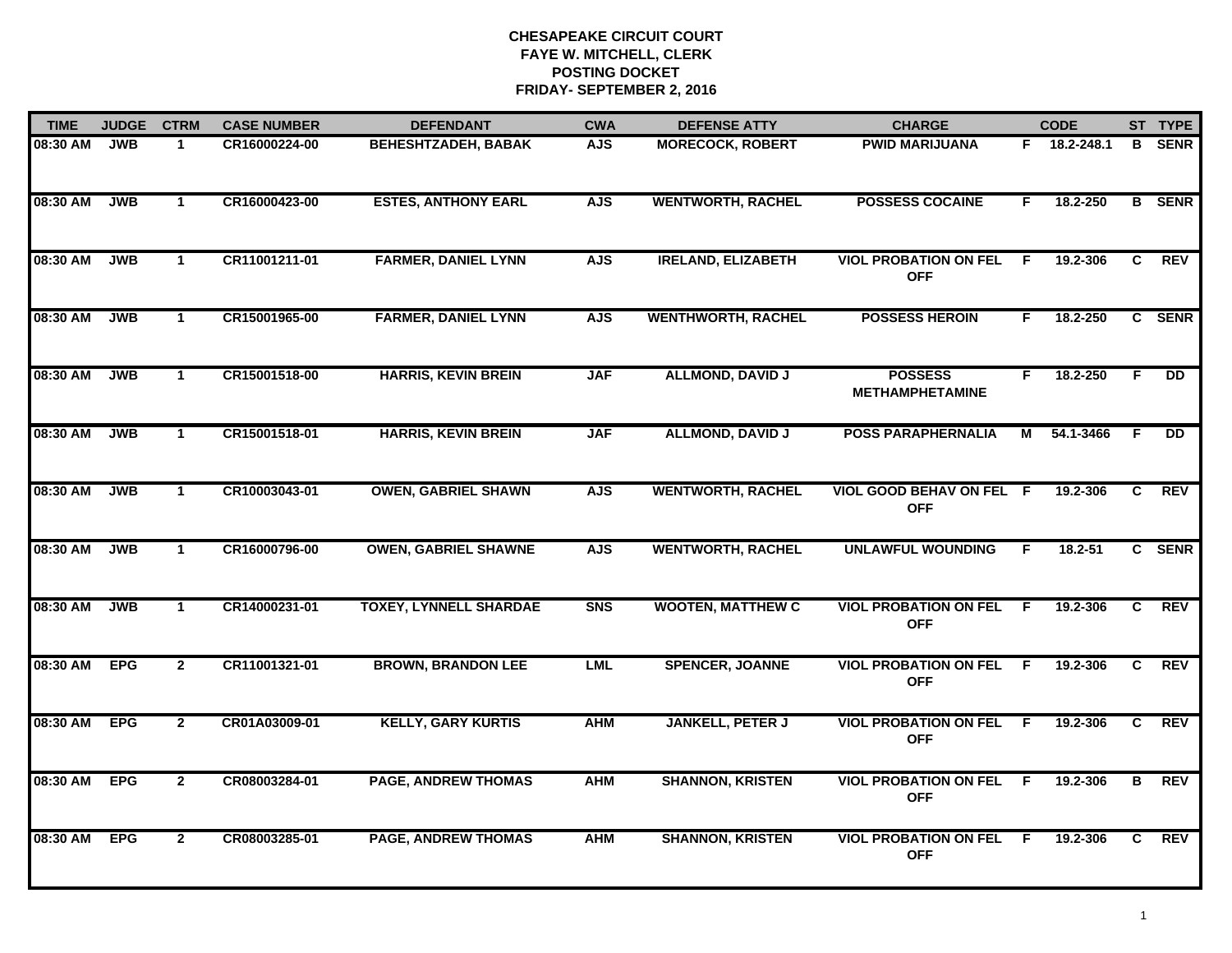| <b>TIME</b>   | <b>JUDGE</b> | <b>CTRM</b>             | <b>CASE NUMBER</b> | <b>DEFENDANT</b>                    | <b>CWA</b>     | <b>DEFENSE ATTY</b>      | <b>CHARGE</b>                                |     | <b>CODE</b>  |                | ST TYPE       |
|---------------|--------------|-------------------------|--------------------|-------------------------------------|----------------|--------------------------|----------------------------------------------|-----|--------------|----------------|---------------|
| 08:30 AM      | <b>EPG</b>   | $\overline{2}$          | CR15001674-03      | <b>WILSON, QUENTIN TAVARES</b>      | <b>LML</b>     | JANKELL, PETER J         | <b>VIOLATE SUSPENDED</b><br><b>SENTENCE</b>  | F.  | 19.2-306     |                | <b>REV</b>    |
| 08:30 AM      | <b>EPG</b>   | $\overline{2}$          | CR15001674-04      | <b>WILSON, QUENTIN TAVARES</b>      | <b>LML</b>     | <b>JANKELL, PETER J</b>  | <b>VIOLATE SUSPENDED</b><br><b>SENTENCE</b>  | F.  | 19.2-306     |                | <b>REV</b>    |
| 08:30 AM      | <b>FBL</b>   | $\overline{\mathbf{4}}$ | CR11000288-03      | <b>AGUIER, MICHAEL</b>              | CLB            | <b>SACKS, ANDREW M</b>   | <b>VIOL PROBATION ON FEL</b><br><b>OFF</b>   | F.  | 19.2-306     | C              | <b>REV</b>    |
| 08:30 AM      | <b>FBL</b>   | 4                       | CR04A02061-01      | <b>ELLINGTON, CHRISTOPHER SCOTT</b> | <b>WHC</b>     | <b>MORRIS, DIALLO</b>    | <b>VIOL PROBATION ON FEL</b><br><b>OFF</b>   | -F. | 19.2-306     | C.             | <b>REV</b>    |
| 08:30 AM      | <b>FBL</b>   | 4                       | CR11002106-03      | JOHNSON, ALEXANDER MONROE           | CLB            | <b>MASON, G JEFFREY</b>  | <b>VIOL PROBATION ON FEL</b><br><b>OFF</b>   | F.  | 19.2-306     | C.             | <b>REV</b>    |
| 08:30 AM      | <b>FBL</b>   | 4                       | CR12002473-04      | <b>WILLIAMS, ALEXANDER JOHN</b>     | <b>WHC</b>     | <b>PASS, STEPHANIE P</b> | <b>VIOL PROBATION ON FEL F</b><br><b>OFF</b> |     | 19.2-306     | C.             | REV           |
| 08:30 AM      | <b>FBL</b>   | $\overline{4}$          | CR12002473-05      | <b>WILLIAMS, ALEXANDER JOHN</b>     | <b>WHC</b>     | <b>PASS, STEPHANIE P</b> | <b>VIOL PROBATION ON FEL</b><br><b>OFF</b>   | F.  | 19.2-306     | C              | REV           |
| 08:30 AM MATA |              | $\overline{5}$          | CR16000401-01      | <b>GLASTER, DERRICK KEITH</b>       | <b>AMF</b>     | <b>NICHOLAS, LESLEE</b>  | <b>ABUSE CHILD, SERIOUS</b><br><b>INJURY</b> |     | F 18.2-371.1 |                | <b>F</b> SENR |
| 08:30 AM      | <b>MATA</b>  | 5                       | CR16000039-00      | <b>STRICKLAND, LILLIANNE GRACE</b>  | <b>PLS</b>     | <b>PASS, STEPHANIE P</b> | <b>EMBEZZLEMENT</b>                          | F.  | 18.2-111     |                | <b>B</b> SENR |
| 08:30 AM      | <b>RDS</b>   | 6                       | CR15001410-00      | <b>BANSAH, DANIEL KENNETH</b>       | <b>JAF</b>     | <b>PLOTT, STEPHEN</b>    | <b>EMBEZZLEMENT</b>                          | F.  | 18.2-111     | B              | <b>UA</b>     |
| 08:30 AM      | <b>RDS</b>   | 6                       | CR14002568-01      | <b>JEFFERY, ANDRE LOZAR</b>         | <b>JAF</b>     | <b>ORTIZ, KATHLEEN</b>   | <b>FAIL TO APPEAR;</b><br><b>SENTENCING</b>  | М   | 18.2-456     | B              | CAP           |
| 08:30 AM      | <b>RDS</b>   | 6                       | CR02001662-01      | <b>MORRIS, ERIC LAVON</b>           | S <sub>N</sub> | <b>MORRIS, DIALLO K</b>  | <b>VIOL PROBATION ON FEL</b><br><b>OFF</b>   | F.  | 19.2-306     | $\overline{c}$ | REV           |
| 08:30 AM      | <b>RDS</b>   | 6                       | CR02001663-01      | <b>MORRIS, ERIC LAVON</b>           | <b>SNS</b>     | <b>MORRIS, DIALLO K</b>  | <b>VIOL PROBATION ON FEL</b><br><b>OFF</b>   | F.  | 19.2-306     | C.             | <b>REV</b>    |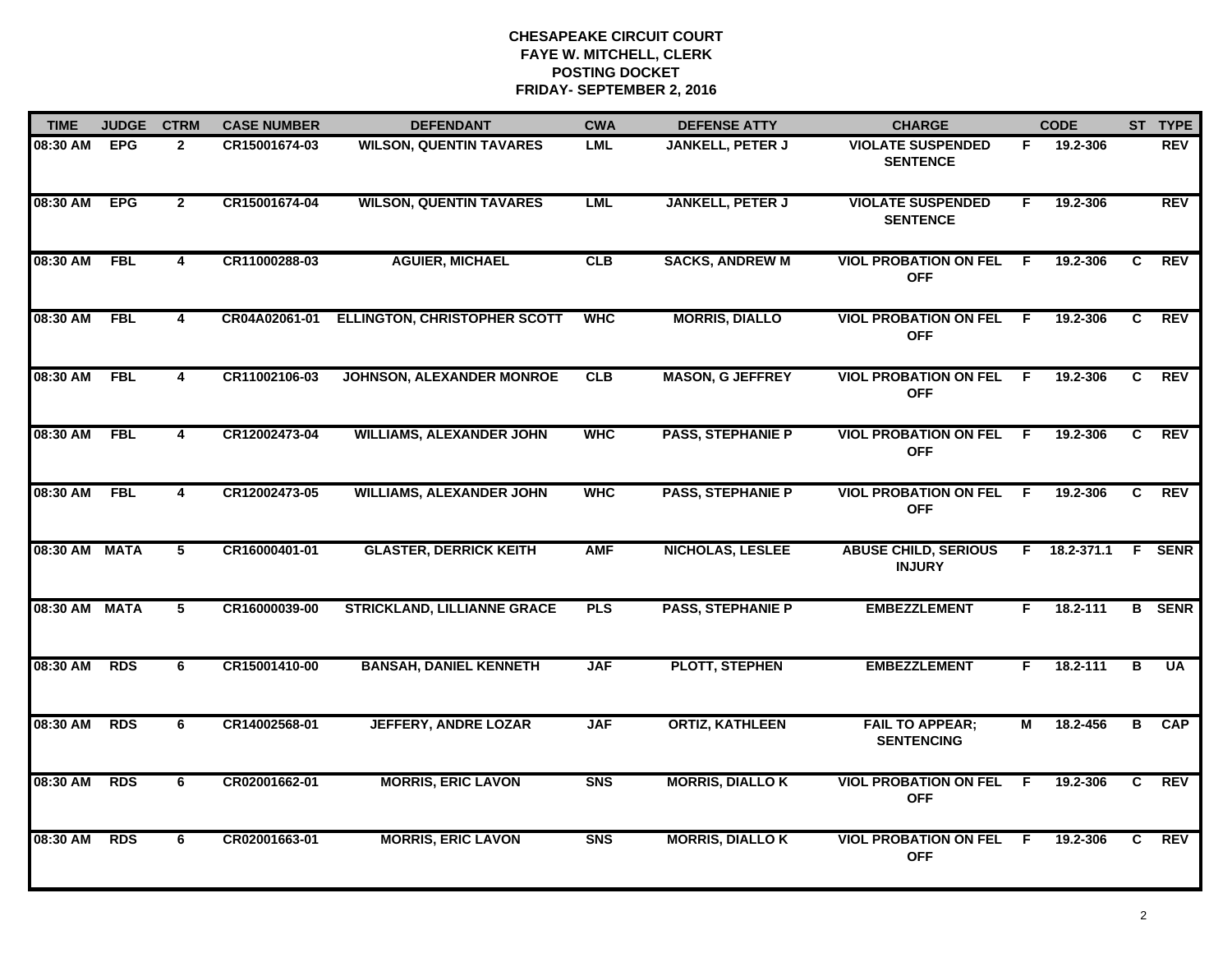| <b>TIME</b>   | <b>JUDGE</b> | <b>CTRM</b> | <b>CASE NUMBER</b> | <b>DEFENDANT</b>                   | <b>CWA</b> | <b>DEFENSE ATTY</b>     | <b>CHARGE</b>                                |     | <b>CODE</b>  |    | ST TYPE    |
|---------------|--------------|-------------|--------------------|------------------------------------|------------|-------------------------|----------------------------------------------|-----|--------------|----|------------|
| 08:30 AM      | <b>RDS</b>   | 6           | CR02001664-01      | <b>MORRIS, ERIC LAVON</b>          | <b>SNS</b> | <b>MORRIS, DIALLO K</b> | <b>VIOL PROBATION ON FEL</b><br><b>OFF</b>   | - F | 19.2-306     | C. | <b>REV</b> |
| 08:30 AM      | <b>RDS</b>   | 6           | CR09001035-01      | <b>MORSE, SCOTT ALAN; JR</b>       | <b>SNS</b> | <b>MORRIS, DIALLO</b>   | <b>VIOL PROBATION ON FEL F</b><br><b>OFF</b> |     | 19.2-306     | C  | <b>REV</b> |
| 08:30 AM      | <b>RDS</b>   | 6           | CR09001038-01      | <b>MORSE, SCOTT ALAN; JR</b>       | <b>SNS</b> | <b>MORRIS, DIALLO</b>   | <b>VIOL PROBATION ON FEL</b><br><b>OFF</b>   | - F | 19.2-306     | C  | <b>REV</b> |
| 08:30 AM      | <b>RDS</b>   | 6           | CR09001041-01      | <b>MORSE, SCOTT ALAN; JR</b>       | <b>SNS</b> | <b>MORRIS, DIALLO</b>   | <b>VIOL PROBATION ON FEL</b><br><b>OFF</b>   | - F | 19.2-306     | C. | <b>REV</b> |
| 08:30 AM      | <b>RDS</b>   | 6           | CR09001042-01      | <b>MORSE, SCOTT ALAN; JR</b>       | <b>SNS</b> | <b>MORRIS, DIALLO</b>   | <b>VIOL PROBATION ON FEL</b><br><b>OFF</b>   | F.  | 19.2-306     | C. | <b>REV</b> |
| 08:30 AM      | <b>RDS</b>   | 6           | CR09001043-01      | <b>MORSE, SCOTT ALAN; JR</b>       | <b>SNS</b> | <b>MORRIS, DIALLO</b>   | <b>VIOL PROBATION ON FEL F</b><br><b>OFF</b> |     | 19.2-306     | C. | <b>REV</b> |
| 08:30 AM      | <b>RDS</b>   | 6           | CR09001044-01      | <b>MORSE, SCOTT ALAN; JR</b>       | <b>SNS</b> | <b>MORRIS, DIALLO</b>   | <b>VIOL PROBATION ON FEL</b><br><b>OFF</b>   | -F. | 19.2-306     | C  | <b>REV</b> |
| 08:30 AM      | <b>RDS</b>   | 6           | CR09001046-01      | <b>MORSE, SCOTT ALAN; JR</b>       | <b>SNS</b> | <b>MORRIS, DIALLO</b>   | <b>VIOL PROBATION ON FEL</b><br><b>OFF</b>   | - F | 19.2-306     | C. | <b>REV</b> |
| 08:30 AM      | <b>RDS</b>   | 6           | CR09001050-01      | <b>MORSE, SCOTT ALAN; JR</b>       | <b>SNS</b> | <b>MORRIS, DIALLO</b>   | <b>VIOL PROBATION ON FEL</b><br><b>OFF</b>   | E   | 19.2-306     | C  | <b>REV</b> |
| 09:30 AM MATA |              | 5           | CR16001354-00      | <b>BOONE, BRUCE ELLIOTT; JR</b>    |            |                         | <b>FISH W/O LICENSE</b>                      |     | M 28.2-302.1 |    | S ADAT     |
| 09:30 AM MATA |              | 5           | CR16000884-00      | <b>JAMES, CASSIOPEA OLIVIA</b>     | <b>KAM</b> |                         | <b>POSS MARIJUANA</b>                        |     | M 18.2-250.1 |    | S ADAT     |
| 09:30 AM MATA |              | 5           | CR11002968-02      | <b>LOWE, ANDRE LEQUINNE-THOMAS</b> |            |                         | <b>VIOL PROBATION ON FEL</b><br><b>OFF</b>   | F.  | 19.2-306     |    | C ADAT     |
| 09:30 AM MATA |              | 5           | CR15002131-00      | <b>MOORE, ERICKA CHANTEL</b>       |            |                         | VIOL GOOD BEHAV ON FEL F<br><b>OFF</b>       |     | 19.2-306     |    | C ADAT     |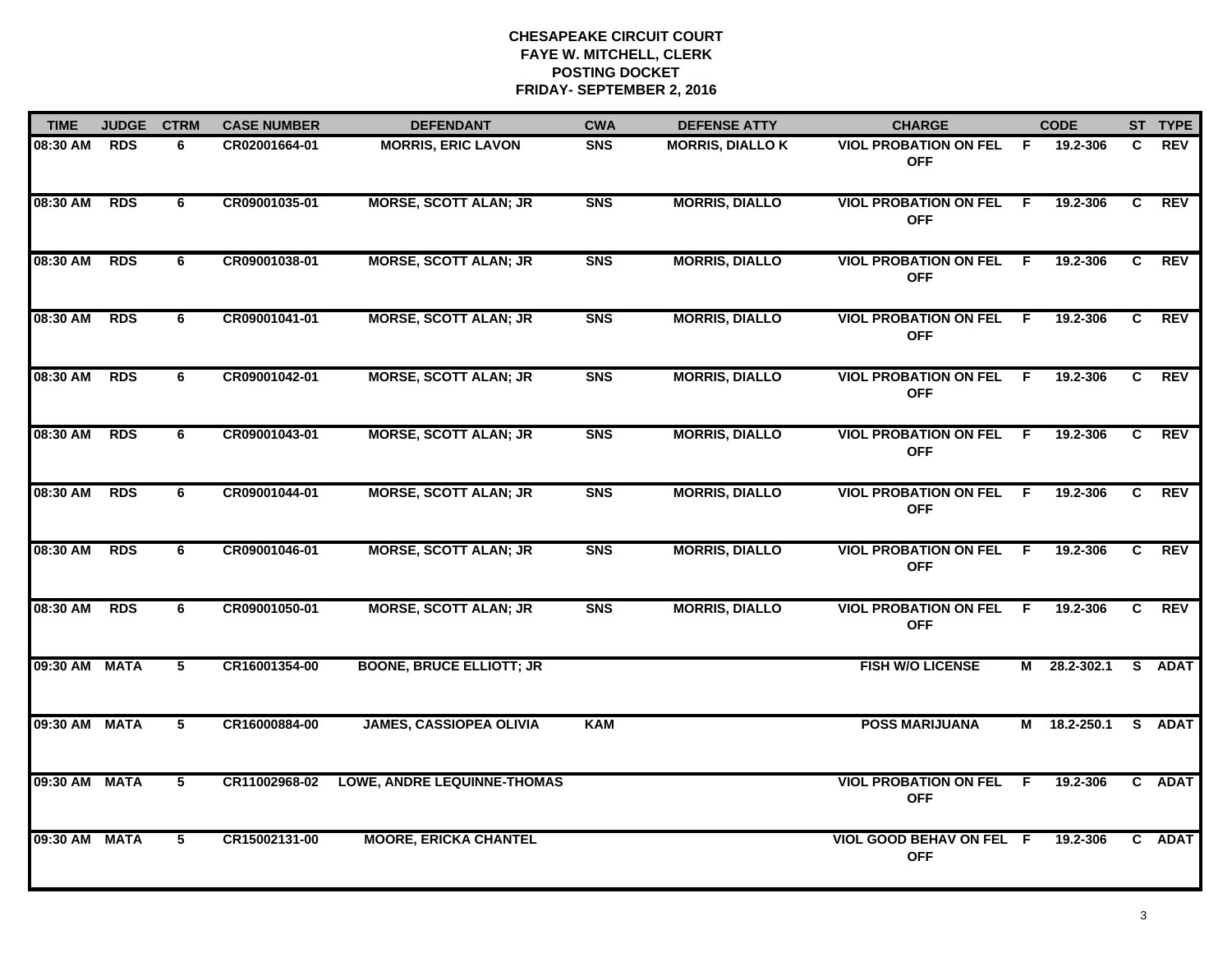| <b>TIME</b>   | <b>JUDGE</b> | <b>CTRM</b>    | <b>CASE NUMBER</b> | <b>DEFENDANT</b>                | <b>CWA</b> | <b>DEFENSE ATTY</b>       | <b>CHARGE</b>                                       |              | <b>CODE</b>   |                | ST TYPE                  |
|---------------|--------------|----------------|--------------------|---------------------------------|------------|---------------------------|-----------------------------------------------------|--------------|---------------|----------------|--------------------------|
| 09:30 AM      | <b>MATA</b>  | 5              | CR16000396-00      | <b>SWIFT, ROBERT ALEXANDER</b>  | <b>BKF</b> | Winn, A Robinson          | <b>FAIL TO YIELD (ACC)</b>                          |              | 46.2-826      | C              | <b>TBS</b>               |
| 09:30 AM MATA |              | 5              | CR16000396-01      | <b>SWIFT, ROBERT ALEXANDER</b>  | <b>BKF</b> | Winn, A Robinson          | SUSP O/L (ACC) 3RD+                                 |              | M B.46.2-301  | C              | <b>TBS</b>               |
| 09:30 AM      | <b>MATA</b>  | 5              | CR16000396-02      | <b>SWIFT, ROBERT ALEXANDER</b>  |            |                           | <b>FTA-TRYL</b>                                     | М            | 18.2-456      |                | C ADAT                   |
| 09:30 AM MATA |              | 5              | CR01002561-01      | <b>WALKER, JEWEL LYNN</b>       |            |                           | <b>VIOL PROBATION ON FEL</b><br><b>OFF</b>          | F.           | 19.2-306      |                | C ADAT                   |
| 09:30 AM MATA |              | 5              | CR01002562-01      | <b>WALKER, JEWEL LYNN</b>       |            |                           | <b>VIOL PROBATION ON FEL</b><br><b>OFF</b>          | F            | 19.2-306      |                | C ADAT                   |
| 09:30 AM MATA |              | 5              | CR01002569-01      | <b>WALKER, JEWELL LYNN</b>      |            |                           | <b>VIOL PROBATION ON FEL</b><br><b>OFF</b>          | -F           | 19.2-306      |                | C ADAT                   |
| 09:30 AM MATA |              | $\overline{5}$ | CR16001124-04      | <b>WHITE-CAIN, TAVIA S</b>      |            |                           | <b>FAIL TO APPEAR-TRIAL</b>                         | М            | 18.2-456      | S.             | $\overline{\mathsf{sc}}$ |
| 10:00 AM      | <b>FBL</b>   | 4              | CR15002316-00      | <b>BOOKER, TRAVIS JAVOUR</b>    | <b>LML</b> | Crook, Heather B          | <b>ASSAULT &amp; BATTERY-FAM M</b><br><b>MEMBER</b> |              | $18.2 - 57.2$ |                | C TRYL                   |
| 10:00 AM      | <b>FBL</b>   | 4              | CR15002316-01      | <b>BOOKER, TRAVIS JAVOUR</b>    | <b>LML</b> | <b>Crook, Heather B</b>   | <b>CONTEMPT: FTC W/CCA</b>                          | М            | 18.2-456      |                | C TRYL                   |
| 10:00 AM      | <b>FBL</b>   | 4              | CR16001327-00      | <b>DAVIS, JAMES SCOTT</b>       | <b>LML</b> | <b>NICHOLAS, LESLEE A</b> | <b>ASSAULT &amp; BATTERY-FAM</b><br><b>MEMBER</b>   | M            | $18.2 - 57.2$ |                | <b>B</b> TRYL            |
| 10:00 AM      | <b>FBL</b>   | 4              | CR16001326-00      | <b>DELACRUZ, JOSE ALEJANDRO</b> | <b>LML</b> | <b>NICHOLAS, LESLEE</b>   | <b>ASSAULT &amp; BATTERY-FAM M</b><br><b>MEMBER</b> |              | 18.2-57.2     | B              | <b>TRYL</b>              |
| 10:00 AM      | <b>FBL</b>   | 4              | CR16001326-01      | <b>DELACRUZ, JOSE ALEJANDRO</b> | <b>LML</b> | <b>NICHOLAS, LESLEE</b>   | <b>FAIL TO APPEAR-ADAT</b>                          | М            | 18.2-456      | $\overline{B}$ | CAP                      |
| 10:00 AM      | <b>FBL</b>   | $\overline{4}$ | CR16001370-00      | <b>HOWARD, ERICA</b>            | <b>CEE</b> |                           | <b>FAIL TO OBEY HIGHWAY</b><br><b>MARKING</b>       | $\mathbf{L}$ | A.46.2-804    |                | S TRYL                   |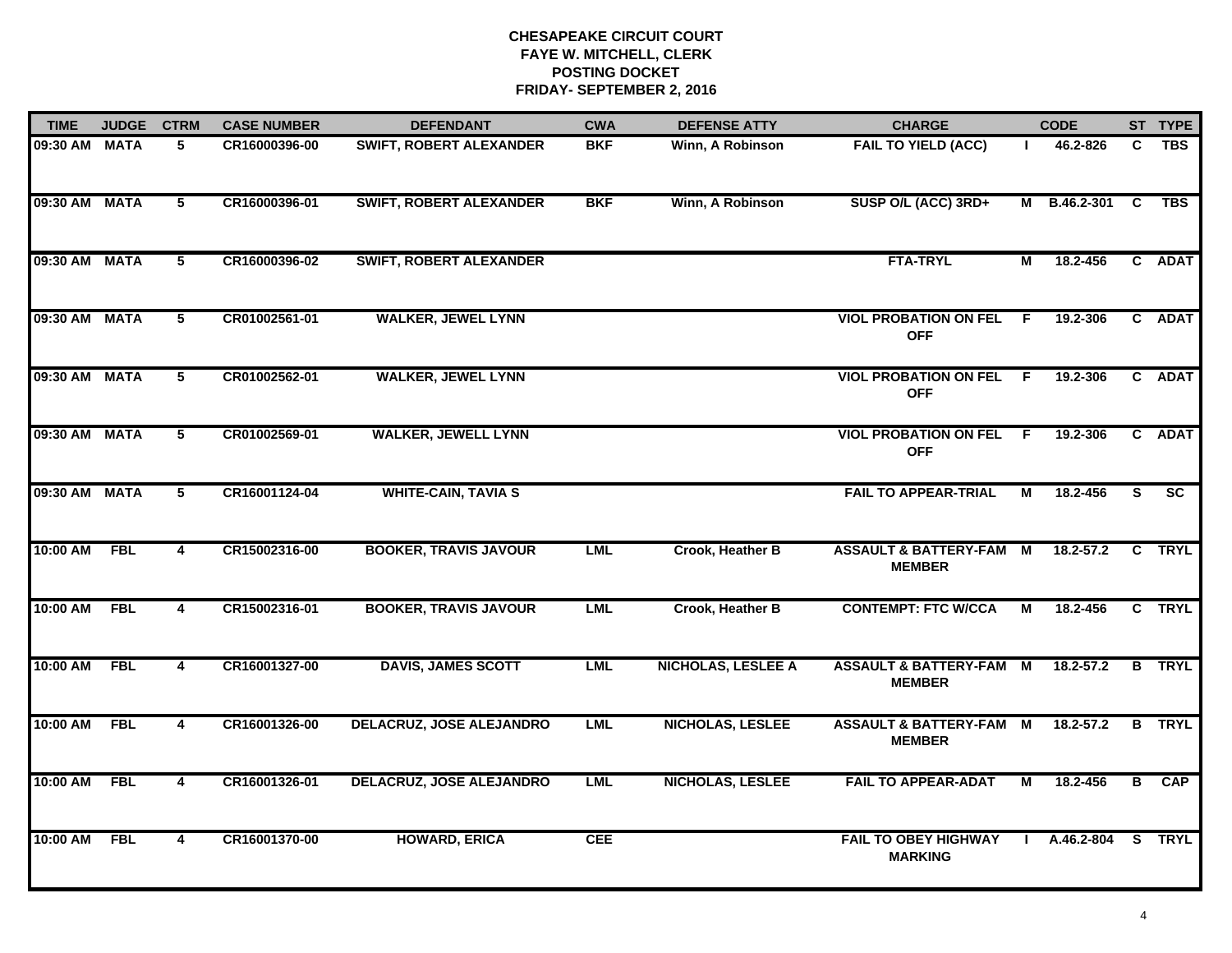| <b>TIME</b> | <b>JUDGE</b> | <b>CTRM</b>             | <b>CASE NUMBER</b> | <b>DEFENDANT</b>                 | <b>CWA</b> | <b>DEFENSE ATTY</b>      | <b>CHARGE</b>                                       |                | <b>CODE</b>  |                | ST TYPE       |
|-------------|--------------|-------------------------|--------------------|----------------------------------|------------|--------------------------|-----------------------------------------------------|----------------|--------------|----------------|---------------|
| 10:00 AM    | <b>FBL</b>   | 4                       | CR16000158-00      | <b>JACOBS, IDA GIBSON</b>        | <b>CEE</b> |                          | <b>WEEDS &amp; DEBRIS</b>                           | M              | $62 - 2$     |                | S TRYL        |
| 10:00 AM    | <b>FBL</b>   | $\overline{4}$          | CR16000158-01      | <b>JACOBS, IDA GIBSON</b>        | <b>CEE</b> |                          | <b>ZONING ORDINANCE</b><br><b>VIOLATION</b>         | $\overline{M}$ | 13-402       |                | S TRYL        |
| 10:00 AM    | <b>FBL</b>   | $\overline{\mathbf{4}}$ | CR16001293-00      | <b>JARRETT, MICHAEL C</b>        | <b>CPO</b> |                          | <b>FAIL TO OBEY TRAFFIC</b><br><b>SIGNAL</b>        |                | 46.2-833     |                | S TRYL        |
| 10:00 AM    | <b>FBL</b>   | 4                       | CR16001406-00      | <b>MCCLAIN, NATORIA SHENA</b>    | <b>AJS</b> | <b>WOOTEN, MATTHEW</b>   | <b>CONTEMPT - FTA AS CWA</b><br><b>WITNESS</b>      | М              | 18.2-456     |                | C BOND        |
| 10:00 AM    | <b>FBL</b>   | 4                       | CR14001744-02      | <b>MCCLARTY, DARION ELLIS</b>    | <b>AMF</b> | <b>ALOUPAS, CARMELOU</b> | <b>MISD VIOL COMMUN BASE M</b><br><b>PRBATION</b>   |                | 19.2-303.3   |                | C BOND        |
| 10:00 AM    | <b>FBL</b>   | $\overline{4}$          | CR16001342-00      | <b>WILSON, TOYNESSIA D</b>       | <b>CPO</b> |                          | <b>WINDOW TINT TO DARK</b><br>29/50                 |                | 46.2-1052    |                | S TRYL        |
| 10:00 AM    | <b>FBL</b>   | $\overline{4}$          | CR16001343-00      | <b>WOODARD, TERRANCE LAMONT</b>  | <b>CEE</b> | <b>MOSLEY, CORIE</b>     | DRIVE W/LIC REVOKED, 3+ M<br><b>IN 10Y</b>          |                | 46.2-301     |                | S TRYL        |
| 10:00 AM    | <b>RDS</b>   | 6                       | CR16000626-00      | <b>CLARK, DEANNE</b>             | <b>JAF</b> | <b>ORTIZ, KATHLEEN</b>   | <b>OBTAIN MONEY FALSE</b><br><b>PRET &gt;=\$200</b> | F              | 18.2-178     |                | <b>B</b> TRYL |
| 10:00 AM    | <b>RDS</b>   | 6                       | CR16000626-01      | <b>CLARK, DEANNE</b>             | <b>JAF</b> | <b>ORTIZ, KATHLEEN</b>   | <b>OBTAIN MONEY FALSE</b><br><b>PRET &gt;=\$200</b> | F.             | 18.2-178     |                | <b>B</b> TRYL |
| 10:00 AM    | <b>RDS</b>   | 6                       | CR16001261-00      | <b>GEORGE, LAVONTE TEKO</b>      | <b>AHM</b> | <b>SACKS, ANDREW</b>     | <b>GRAND LARCENY</b>                                | F.             | $18.2 - 95$  |                | C BOND        |
| 10:00 AM    | <b>RDS</b>   | 6                       | CR16000320-00      | <b>HUNT, ANTHONY JEROME</b>      | <b>AHM</b> | <b>MILLER, DANIEL</b>    | <b>HIT &amp; RUN (ACC)</b>                          |                | F C.46.2-894 |                | <b>B</b> TRYL |
| 10:00 AM    | <b>RDS</b>   | $\overline{6}$          | CR16000932-00      | <b>RYANS, KALIYAH</b>            | <b>AJS</b> | <b>WENTWORTH, RACHEL</b> | POSSESSION OF COCAINE F                             |                | 18.2-250     | $\overline{B}$ | <b>PLEA</b>   |
| 10:00 AM    | <b>RDS</b>   | 6                       | CR16001413-00      | <b>SLEDGE, WAYNE MAURICE; JR</b> | <b>LML</b> | <b>TITTER, JENNIFER</b>  | <b>MALICIOUS WOUNDING-</b><br><b>ATTEMPT</b>        | F              | $18.2 - 51$  |                | C BOND        |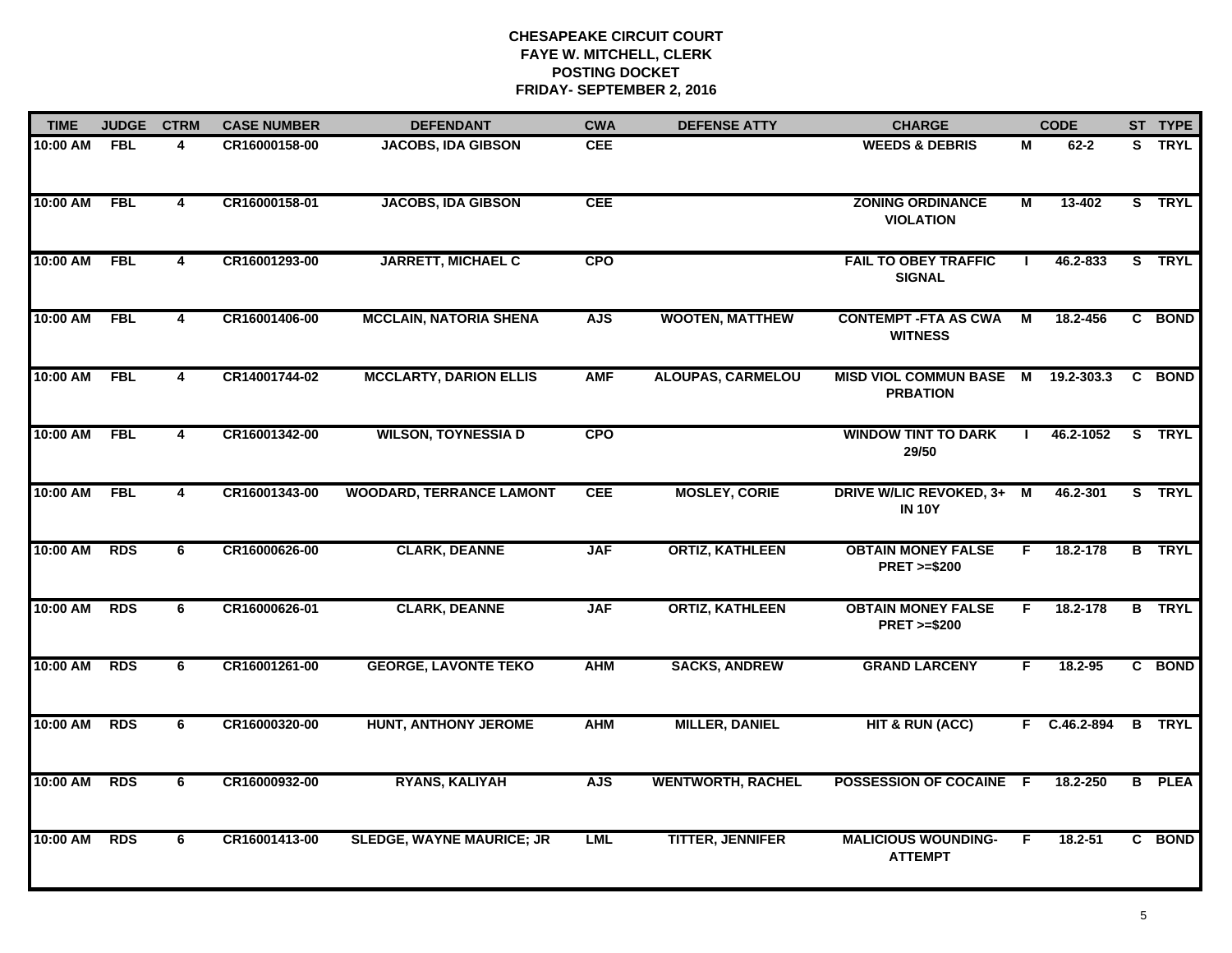| <b>TIME</b> | <b>JUDGE</b> | <b>CTRM</b> | <b>CASE NUMBER</b> | <b>DEFENDANT</b>                   | <b>CWA</b> | <b>DEFENSE ATTY</b>      | <b>CHARGE</b>                                       |    | <b>CODE</b> |              | ST TYPE     |
|-------------|--------------|-------------|--------------------|------------------------------------|------------|--------------------------|-----------------------------------------------------|----|-------------|--------------|-------------|
| 10:00 AM    | <b>RDS</b>   | 6           | CR15000551-01      | STEPHENS, LETCHER WAYNE; JR        | <b>AJS</b> | Black, Hugh E.; III      | <b>OBTAIN PRESCRIPTION BY F</b><br><b>FRAUD</b>     |    | 18.2-258.1  | в            | <b>ROL</b>  |
| 10:00 AM    | <b>RDS</b>   | 6           | CR15000551-04      | <b>STEPHENS, LETCHER WAYNE; JR</b> | <b>AJS</b> | Black, Hugh E.; III      | <b>OBTAIN PRESCRIPTION BY F</b><br><b>FRAUD</b>     |    | 18.2-258.1  | B            | <b>ROL</b>  |
| 10:00 AM    | <b>RDS</b>   | 6           | CR15000551-07      | <b>STEPHENS, LETCHER WAYNE; JR</b> | <b>AJS</b> | Black, Hugh E.; III      | <b>OBTAIN PRESCRIPTION BY F</b><br><b>FRAUD</b>     |    | 18.2-258.1  | B            | <b>ROL</b>  |
| 10:00 AM    | <b>RDS</b>   | 6           | CR15000551-10      | STEPHENS, LETCHER WAYNE; JR        | <b>AJS</b> | Black, Hugh E.; III      | <b>OBTAIN PRESCRIPTION BY F</b><br><b>FRAUD</b>     |    | 18.2-258.1  | в            | <b>ROL</b>  |
| 10:00 AM    | <b>RDS</b>   | 6           | CR15000551-13      | STEPHENS, LETCHER WAYNE; JR        | <b>AJS</b> | Black, Hugh E.; III      | OBTAIN PRESCRIPTION BY F 18.2-258.1<br><b>FRAUD</b> |    |             | B            | <b>ROL</b>  |
| 10:00 AM    | <b>RDS</b>   | 6           | CR16001061-00      | <b>TAYLOR, DONALD HENRY</b>        | <b>DJH</b> | <b>HARRIS, ERIC</b>      | <b>PWID COCAINE</b>                                 | F  | 18.2-248    |              | C PLEA      |
| 10:00 AM    | <b>RDS</b>   | 6           | CR16001061-01      | <b>TAYLOR, DONALD HENRY</b>        | <b>DJH</b> | <b>HARRIS, ERIC</b>      | <b>NONVIOL FELON POSS GUN F</b><br><b>W/I 10Y</b>   |    | 18.2-308.2  | <b>C</b>     | <b>PLEA</b> |
| 10:00 AM    | <b>RDS</b>   | 6           | CR16001061-02      | <b>TAYLOR, DONALD HENRY</b>        | <b>DJH</b> | <b>HARRIS, ERIC</b>      | POSSESS GUN W/ SCH I-II<br><b>DRUG</b>              | F. | 18.2-308.4  | $\mathbf{c}$ | <b>PLEA</b> |
| 10:00 AM    | <b>RDS</b>   | 6           | CR16001062-00      | <b>TAYLOR, JAMES MCKINLEY</b>      | <b>DJH</b> | <b>PAULDING, KRISTIN</b> | <b>INTENT POSS OR</b><br><b>TRANSPORT F/ARM</b>     | F. | 18.2-308.2  | <b>C</b>     | MOT         |
| 10:00 AM    | <b>RDS</b>   | 6           | CR16001062-01      | <b>TAYLOR, JAMES MCKINLEY</b>      | <b>DJH</b> | <b>PAULDING, KRISTIN</b> | POSSESS GUN W/SCHI-II F 18.2-308.4<br><b>DRUG</b>   |    |             | <b>C</b>     | MOT         |
| 10:00 AM    | <b>RDS</b>   | 6           | CR16001062-02      | <b>TAYLOR, JAMES MCKINLEY</b>      | <b>DJH</b> | <b>PAULDING, KRISTIN</b> | MANUF/DISTRB SCH I/ II 2ND F<br><b>OFF</b>          |    | 18.2-248    | C.           | <b>MOT</b>  |
| 10:00 AM    | <b>RDS</b>   | 6           | CR16001332-00      | <b>TRUONG, JENNIFER LYNN</b>       | <b>JAF</b> | Spencer, Jo Anne         | <b>GRAND LARCENY</b>                                | F  | 18.2-95     | $\mathbf{c}$ | <b>PLEA</b> |
| 10:00 AM    | <b>RDS</b>   | 6           | CR16001332-01      | <b>TRUONG, JENNIFER LYNN</b>       | <b>JAF</b> | Spencer, Jo Anne         | <b>POSSESS HEROIN</b>                               | F  | 18.2-250    | $\mathbf{c}$ | <b>PLEA</b> |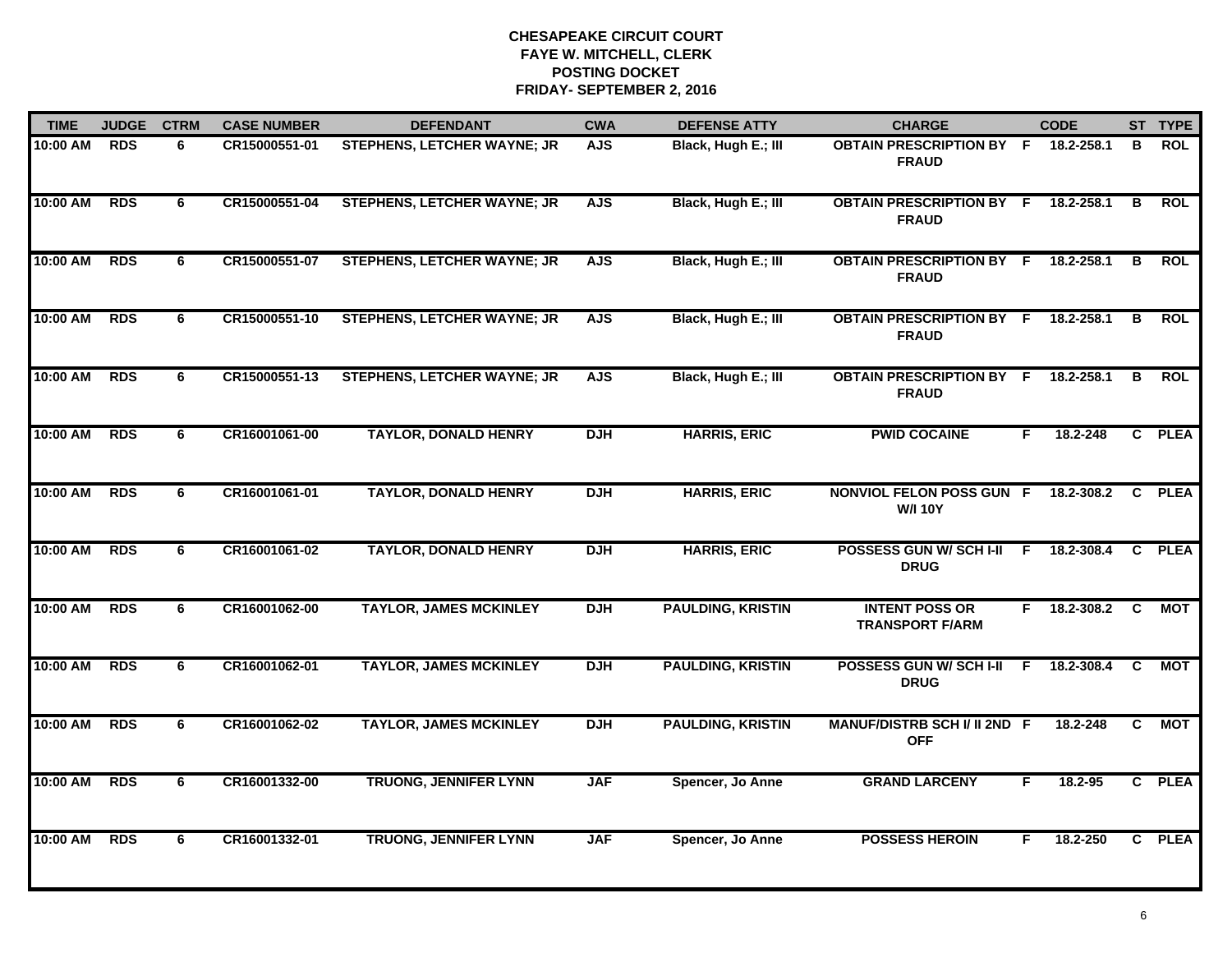| <b>TIME</b> | <b>JUDGE</b> | <b>CTRM</b> | <b>CASE NUMBER</b> | <b>DEFENDANT</b>             | <b>CWA</b> | <b>DEFENSE ATTY</b>      | <b>CHARGE</b>                                  |              | <b>CODE</b> | <b>ST</b> | <b>TYPE</b> |
|-------------|--------------|-------------|--------------------|------------------------------|------------|--------------------------|------------------------------------------------|--------------|-------------|-----------|-------------|
| 10:00 AM    | <b>RDS</b>   | 6.          | CR16001332-02      | TRUONG, JENNIFER LYNN        | <b>JAF</b> | Spencer, Jo Anne         | <b>PETIT LARCENY, 3RD +</b>                    |              | 18.2-96     | C.        | <b>PLEA</b> |
| 10:00 AM    | <b>RDS</b>   | 6           | CR16001025-00      | <b>VAUDT, CHARLES EDWARD</b> | <b>JAF</b> | <b>PLOTT, STEPHEN</b>    | <b>INTENTIONALLY DAMAGE</b><br><b>PROPERTY</b> | -F.          | 18.2-137    | в         | <b>TRYL</b> |
| 10:00 AM    | <b>RDS</b>   | 6.          | CR14000500-00      | <b>WALTON, KAVON LATREL</b>  | <b>AJS</b> | <b>WENTWORTH, RACHEL</b> | <b>PWID MARIJUANA</b>                          |              | 18.2-248.1  | в         | <b>ROL</b>  |
| 10:00 AM    | <b>RDS</b>   | 6           | CR16001640-00      | <b>WOLFF, NATHAN JAMES</b>   | <b>DAM</b> | Martin, Terence P.       | <b>BOND APPEAL</b>                             | $\mathbf{o}$ | 19.2-124    | C.        | <b>BOND</b> |